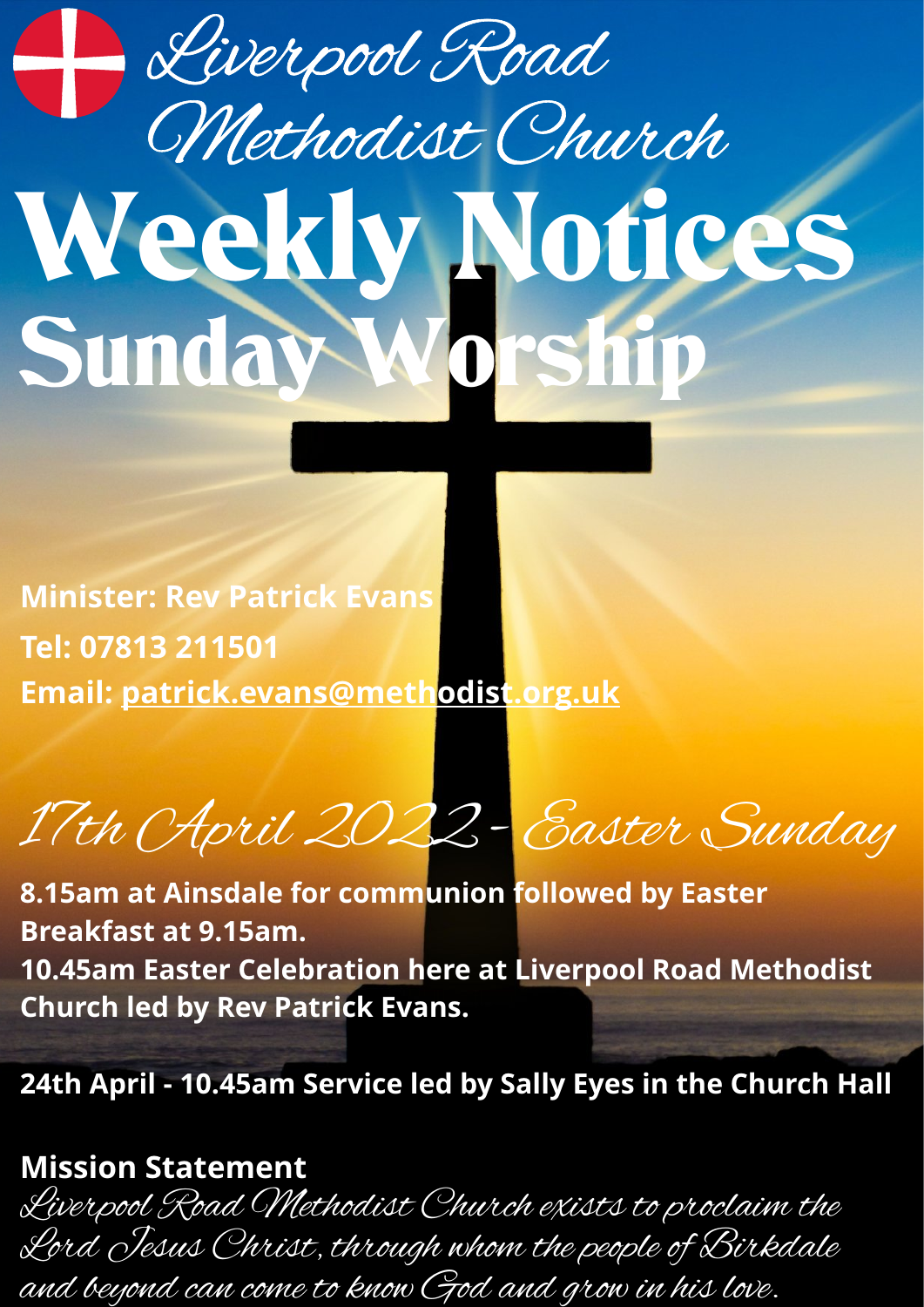## Lectionary Readings 17th April 2022

## **Acts 10.34-43; Psalm 118.1-2,14-24; 1 Corinthians 15.19-26; Luke 24.1-12**



Lord of all life and power, who through the mighty resurrection of your Son overcame the order of sin and death to make all things new in him: grant that we, being dead to sin and alive to you in Jesus Christ, may reign with him in glory; to whom with you in the unity of the Holy Spirit be praise and honour, glory and might, now and in all eternity. Amen.



The next evening Guild meeting will be on Tuesday 26th April at 7.30pm. The speaker will be Shirley Potts.



Iona service Thursdays 9.15am. All welcome.

Church Notices

If you have any items you want including in the notices please let Lucy Lloyd know on 01704 536648 or lucy@southportmethodist.org.uk.

Stan Hagan

The Hagan family would like to thank members of the church family who sent cards, attended his service or watched the live stream, after the passing of Stan. Your kind messages were much appreciated.



Spring Concert

Hesketh Bank Silver Band Spring concert at Lord Street West Church Saturday 23rd April 7.30pm. Tickets £5 on the door.



Flowers

This Sunday we will be replacing the symbols relating to the Lenten Liturgy that have been placed on the wooden cross with flowers. You are invited to bring a flower to offer during the service.

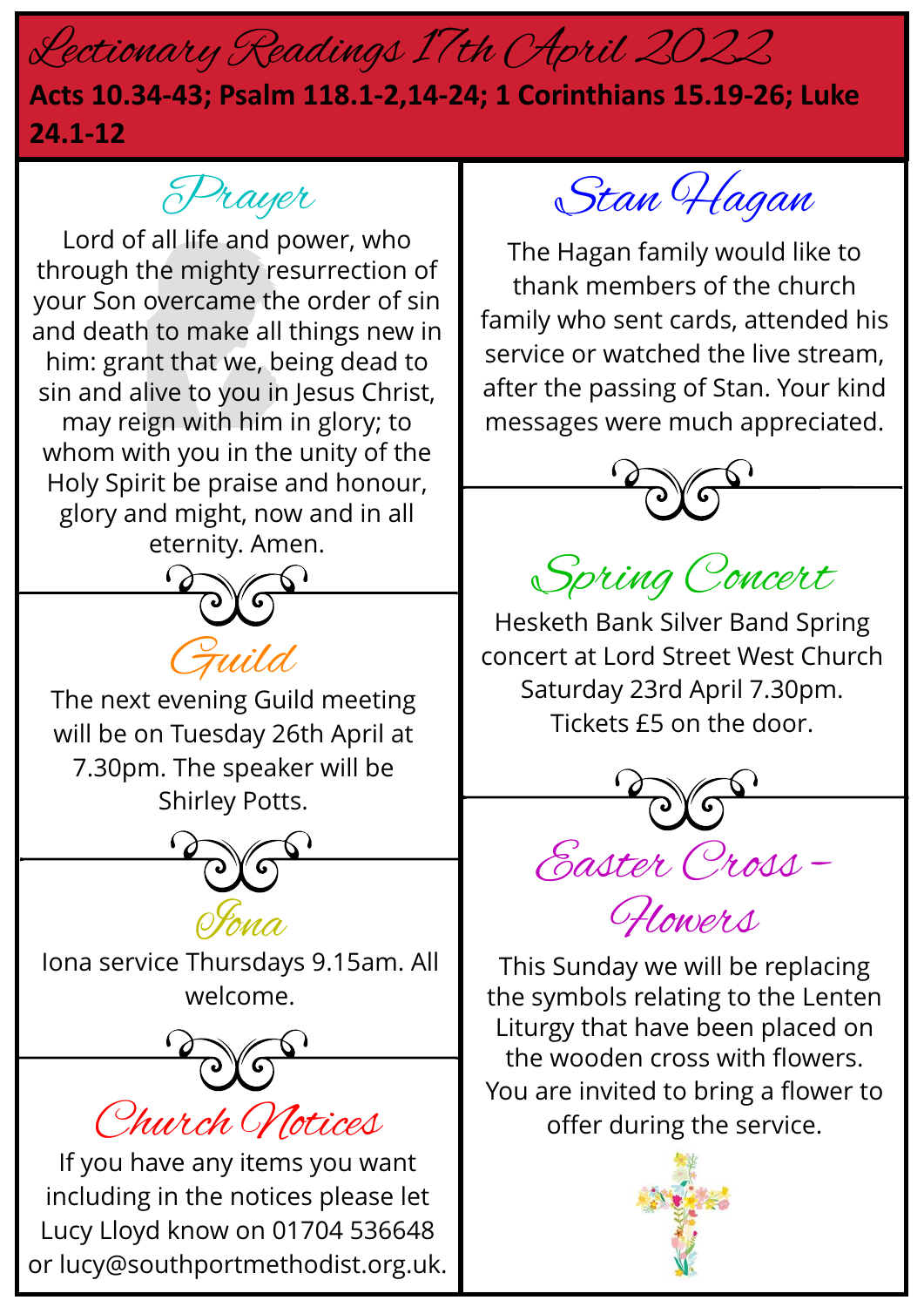Food Pantry

Thank you so much for your continuing support to supply goods for the food pantry. In short supply at the moment are: tinned vegetables, cereal and crisps.



We will be celebrating the Queen's Jubilee on Friday 3rd June. More details to follow.



There will be no Bible study on Easter Monday. We will restart the following Monday, 25th.



Ainsdale Lunch & Leisure

**Charity Shop Now Open!!** Tuesdays, Wednesdays & Thursdays 10am-2.30pm

Good quality donations welcome!



Coffee After Church

We are hoping to start serving tea and coffee again after the morning service very soon, served by volunteers on a rota basis. We already have six volunteers, so if anyone feels that they could help, please let one of the stewards know. Just a few more volunteers would mean a commitment of less than one Sunday a month!



The Easter Link

The Easter Link 2022 is now in the church website [birkdalemethodist.org](http://birkdalemethodist.org/)

Some hard copies are available and also some for Pastoral Visitors to take for those members/adherents without computer facility. These are in The Church Vestibule.

> Happy Easter. Jim Lloyd

Sunday 24th *April* 

Please note next Sunday's service will be held in the Church Hall.